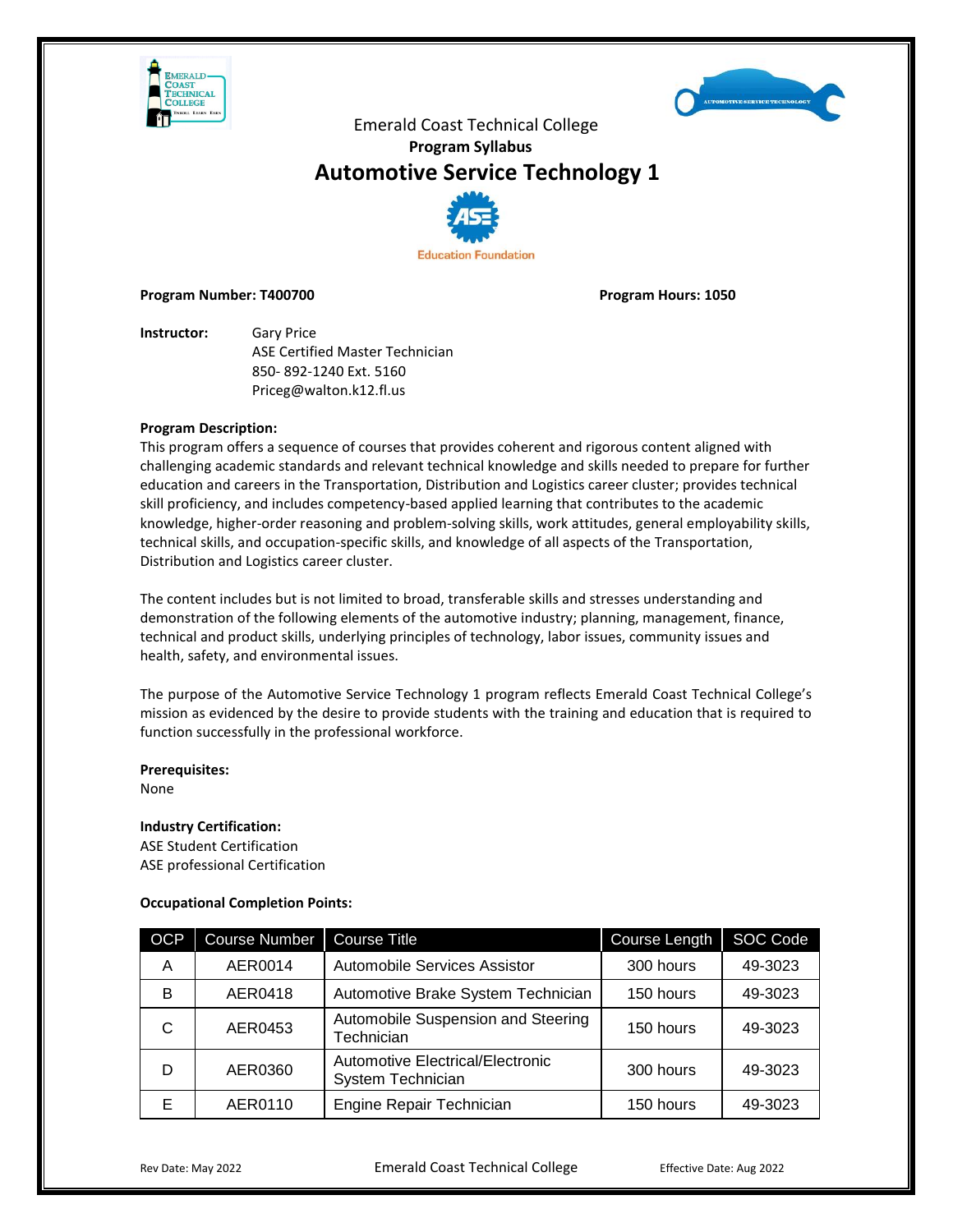



# **Standards**

After successfully completing this program, the student will be able to perform the following:

- 01.0 Proficiently explain and apply required shop and personal safety tasks relating to the automotive industry.
- 02.0 Explain and apply required tasks associated with the proper use and handling of tools and equipment relating to the automotive industry.
- 03.0 Demonstrate proficiency in preparing vehicle for routine pre/post maintenance and customer services.
- 04.0 Explain and apply proficiently the diagnosis, service and repair of drum\disc brake, hydraulics, power assist units, electronic brakes, traction control, stability control systems and miscellaneous (wheel bearings, parking brake, electrical, etc.) systems.
- 05.0 Explain and apply proficiently the diagnosis, service and repair of front and rear suspensions systems, wheel alignment, and wheels and tires.
- 06.0 Explain and apply proficiently the diagnosis, service and repair of electrical/electronic system components, battery, starting, charging, lighting, gauges, warning devices, driver information, horn, wiper/washer and accessory systems.
- 07.0 Explain and apply proficiently the diagnosis, service and repair of engines, cylinder heads, valve train, engine block, lubrication and cooling systems.

# **Online Resources:**

CDX Online Automotive Essentials

#### **Electronic Devices:**

An IPAD or laptop will be available to each student for use in the program.

# **Textbook:**

Students may also purchase a textbook from the ECTC bookstore if they desire, but it is not required. All materials are available online

# **Tools/Supplies/Materials:**

Students will need basic classroom supplies (pen, pencil, paper, and notebook). These supplies are to be brought to class on a daily basis. Safety equipment, specific to the occupation, is provided. All major tools are provided. Student's acquisition of basic hand tools during the course of training is highly recommended.

#### **Grading Scale:**

 $A = 100 - 93$ 

 $B = 92 - 84$ 

 $C = 83 - 70$ 

 $F = 69$  or below

a grade below 70 is an inadequate competency level expected by industry standards and will require repeating that particular OCP.

```
Incomplete = IIncompletes (I) may revert to Failure (F) after 10 days.
```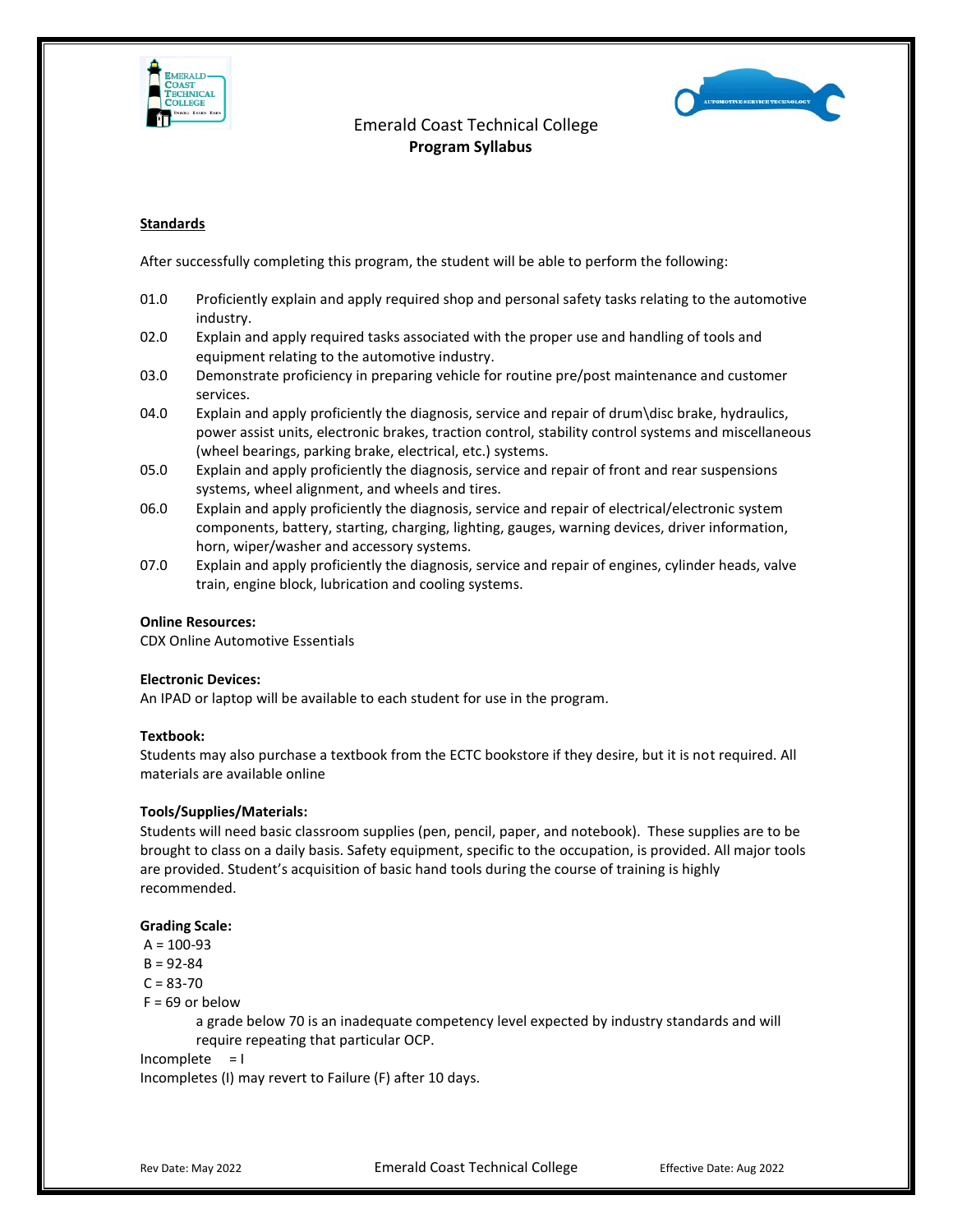



### **Evaluation/Assessment:**

### **Exams:**

The course examinations consist of written knowledge examinations and performance evaluations. A knowledge examination is given upon completion of each major topic assignments. Performance evaluation must be mastered before proceeding to the next assignment. Students are required to master performance evaluations before moving on to the next major topic.

#### **How You Are Measured (Grades):**

40% Competency/Performance Evaluation (Daily assignments and lab activities) 40% Written Exams 20% Final: Course Completion Exams, Competency/Performance Exams.

#### **Satisfactory Progress:**

Students will be provided with detailed assignment sheets for each major area/topic of study. Complete mastery of an area must be achieved before proceeding further. Students are responsible for maintaining a sufficient rate of progress throughout the course, consistent with their individual student ability.

#### **Instructional Delivery Methods:**

Instruction delivery includes but is not limited to: Face to face, web-based, textbook, video, visual aid, and hands-on.

### **Conferences and Assistance:**

12:15 PM – 9:00 PM Monday – Thursday, or as scheduled by appointment.

#### **Classroom:**

761 N. 20<sup>th</sup> Street DeFuniak Springs, Florida 32433 Building 100 Room 38

#### **Class Hours:**

There are multiple options for student hours, they will be listed on each individual student's schedule.

# **Office Location:**

761 N. 20<sup>th</sup> Street DeFuniak Springs, Florida 32433 Building 100 Room 38

#### **Office Hours:**

Regular office hours for the instructor are 12:15 PM  $-$  9:00 PM, Monday  $-$  Thursday, or as scheduled by appointment.

#### **Attendance:**

Students are expected to be on time and attend regularly scheduled lectures and labs. Students must have instructor permission when leaving the classroom / lab area.

In the event a student must be absent they should notify the instructor prior to the day /days of being absent. In the event there is and unexpected need for being absent the student should call or email the instructor as soon as possible.

The first infraction will result in a verbal warning, the second infraction will result in a student write-up, upon the third infraction of this rule the student, the instructor, and a counselor will have a conference